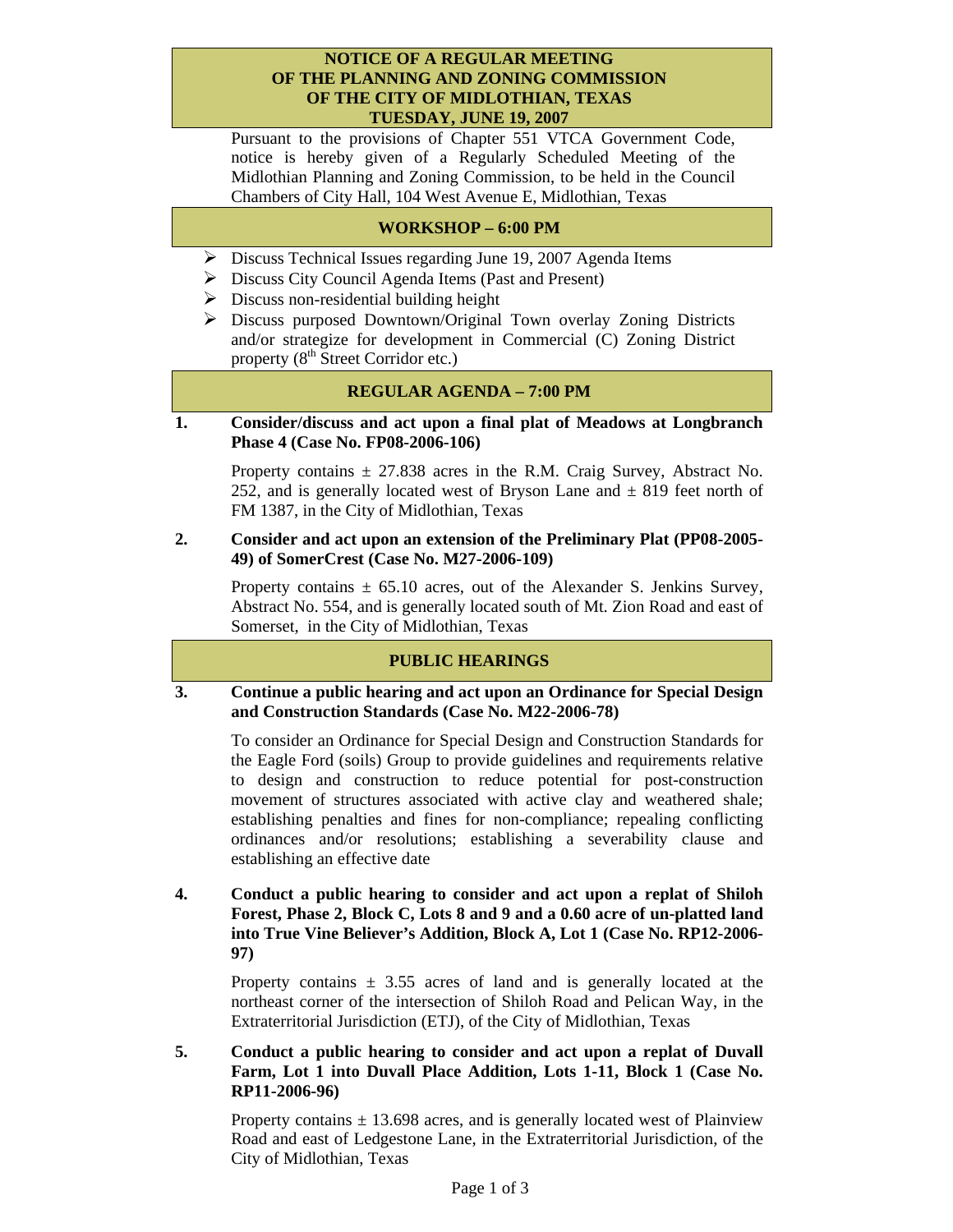## **PUBLIC HEARINGS** *CONTINUED*

## **6. Continue a public hearing and act upon a rezone request to amend the original Westside Preserve Planned Development (PD-18) Ordinance 2004-43 (Case No. Z04-2006-82)**

The property owner is requesting to amend the current uses in the areas designated as Single Family (SF) to Community Retail (CR) Uses totaling +/- 70.337 acres. Property is out of the John Chamblee Survey, Abstract No. 192, and is located south of W. US Hwy. 287 and +/- 1,400 feet west of US Hwy. 67, in the City of Midlothian, Texas

**7. Conduct a public hearing and act upon a request to consider a Specific Use Permit (SUP) for Advance America Cash Advance (661 East Main Street, Suite 300), a Credit Services Organization "CSO" regulated by Chapter 393 of the Texas Finance Code (Case No. SUP05-2006-95)** 

Property is in the Planned Development 2 (PD-2) Zoning District and contains  $\pm$  1.47 acres in the East Midlothian Addition Phase 1, Lot 1, Block 1 and located north of West Main Street and east of North 14th Street, in the City of Midlothian, Texas

**8. Conduct a public hearing and act upon a rezoning request from Fulson Midlothian Partners, LP on property currently zoned Single Family One (SF-1) and Commercial (C) to a proposed Planned Development (PD) District with residential lot sizes ranging from 2,500 to at least 14,000**  square feet  $(\pm 248.56 \text{ acres})$ , a mixed-use for retail  $\&$  office  $(\pm 12.02 \text{ miles})$ **acres) and an office park (± 38.4 acres) and open green space (Case No. Z07-2006-104)** 

Property contains  $\pm$  560.44 acres, in the J.B. Littlepage Survey, Abstract No. 643, the John Sharkey Survey, Abstract No. 1065, the John Chamblee Survey, Abstract No. 192, Allen Reeves Survey, Abstract No. 939, and the M.E.P. Railroad Company Survey, Abstract No. 761, and is generally located north of US Highway 287 and west of US Highway 67, in the City of Midlothian, Texas

**9. Conduct a public hearing to consider a rezoning request of Original Town, Block 29, Lot 2, currently zoned General Professional (GP) District and requesting a rezone to a Urban Village Planned Development (UVPD) District for general professional office uses (Case No. Z05-2006-95)** 

Property contains  $\pm$  0.158 acres is generally located 236 feet south of West Main Street and west of South 6<sup>th</sup> Street, in the City of Midlothian, Texas

**10. Conduct a Public Hearing and act upon a request to approve a rezoning request of the Redden Tract, currently zoned Single Family Three (SF-3) to a proposed Planned Development (PD) District with residential lot sizes ranging from 2,500 to at least 14,000 square feet (± 248.56 acres), a**  mixed-use for retail  $\&$  office  $(\pm 12.02 \text{ acres})$  and an office park  $(\pm 38.4 \text{ miles})$ **acres) and green open space (Case No. Z06-2006-100)** 

> Property contains  $\pm 299.42$  acres, in the C. Jenkins Survey, Abstract No. 555, the C. Jenkins Survey, Abstract No. 456, the W.J. Ely Survey, Abstract No. 1333, B. Monroe Survey, Abstract 700, W.G. Stewart Survey, Abstract No. 1245, and the F.E. Witherspoon Survey, Abstract No. 1188, and is generally located south of FM 1387 and  $\pm$  3,150 feet west of Walnut Grove Road, in the City of Midlothian, Texas